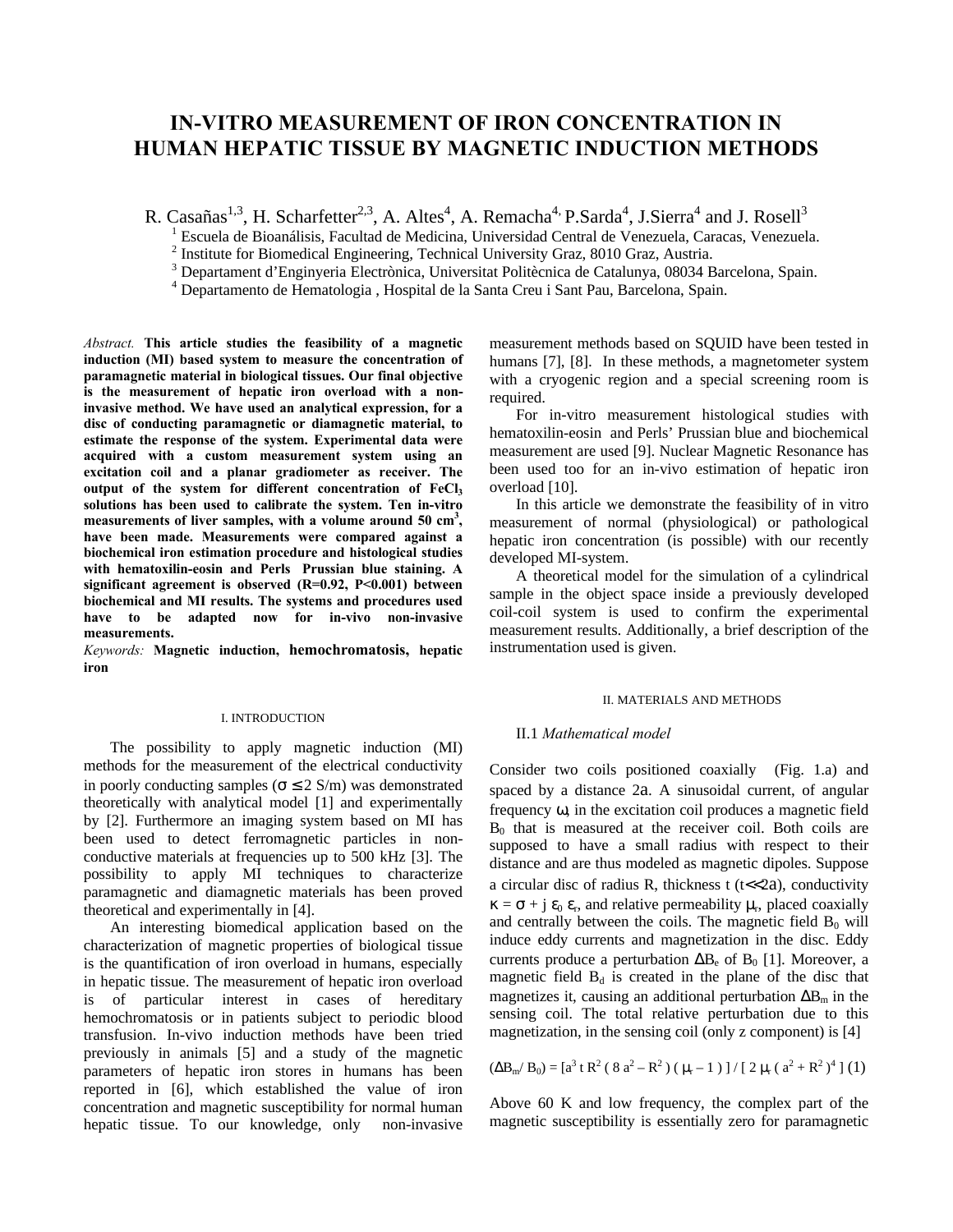| <b>Report Documentation Page</b>                                                                                                                                                                                                              |                           |  |                                                    |  |  |  |
|-----------------------------------------------------------------------------------------------------------------------------------------------------------------------------------------------------------------------------------------------|---------------------------|--|----------------------------------------------------|--|--|--|
| <b>Report Date</b><br>25 Oct 2001                                                                                                                                                                                                             | <b>Report Type</b><br>N/A |  | Dates Covered (from to)                            |  |  |  |
| <b>Title and Subtitle</b><br>In-Vitro Measurement of Iron Concentration in Human Hepatic<br>Tissue by Magnetic Induction Methods                                                                                                              |                           |  | <b>Contract Number</b>                             |  |  |  |
|                                                                                                                                                                                                                                               |                           |  | <b>Grant Number</b>                                |  |  |  |
|                                                                                                                                                                                                                                               |                           |  | <b>Program Element Number</b>                      |  |  |  |
| Author(s)                                                                                                                                                                                                                                     |                           |  | <b>Project Number</b>                              |  |  |  |
|                                                                                                                                                                                                                                               |                           |  | <b>Task Number</b>                                 |  |  |  |
|                                                                                                                                                                                                                                               |                           |  | <b>Work Unit Number</b>                            |  |  |  |
| Performing Organization Name(s) and Address(es)<br>Escuela de Bioanalisis Facultad de Medicina Universidad<br>Central de Venezuela Caracas, Venezuela                                                                                         |                           |  | <b>Performing Organization Report Number</b>       |  |  |  |
| <b>Sponsoring/Monitoring Agency Name(s) and Address(es)</b><br>US Army Research, Development & Standardization Group<br>(UK) PSC 802 Box 15 FPO AE 09499-1500                                                                                 |                           |  | <b>Sponsor/Monitor's Acronym(s)</b>                |  |  |  |
|                                                                                                                                                                                                                                               |                           |  | <b>Sponsor/Monitor's Report Number(s)</b>          |  |  |  |
| <b>Distribution/Availability Statement</b><br>Approved for public release, distribution unlimited                                                                                                                                             |                           |  |                                                    |  |  |  |
| <b>Supplementary Notes</b><br>Papers from 23rd Annual International Conference of the IEEE Engineering in Medicine and Biology Society, October<br>25-28, 2001, held in Istanbul, Turkey. See also ADM001351 for entire conference on cd-rom. |                           |  |                                                    |  |  |  |
| <b>Abstract</b>                                                                                                                                                                                                                               |                           |  |                                                    |  |  |  |
| <b>Subject Terms</b>                                                                                                                                                                                                                          |                           |  |                                                    |  |  |  |
| <b>Report Classification</b><br>unclassified                                                                                                                                                                                                  |                           |  | <b>Classification of this page</b><br>unclassified |  |  |  |
| <b>Classification of Abstract</b><br>unclassified                                                                                                                                                                                             |                           |  | <b>Limitation of Abstract</b><br>UU                |  |  |  |
| <b>Number of Pages</b><br>$\overline{4}$                                                                                                                                                                                                      |                           |  |                                                    |  |  |  |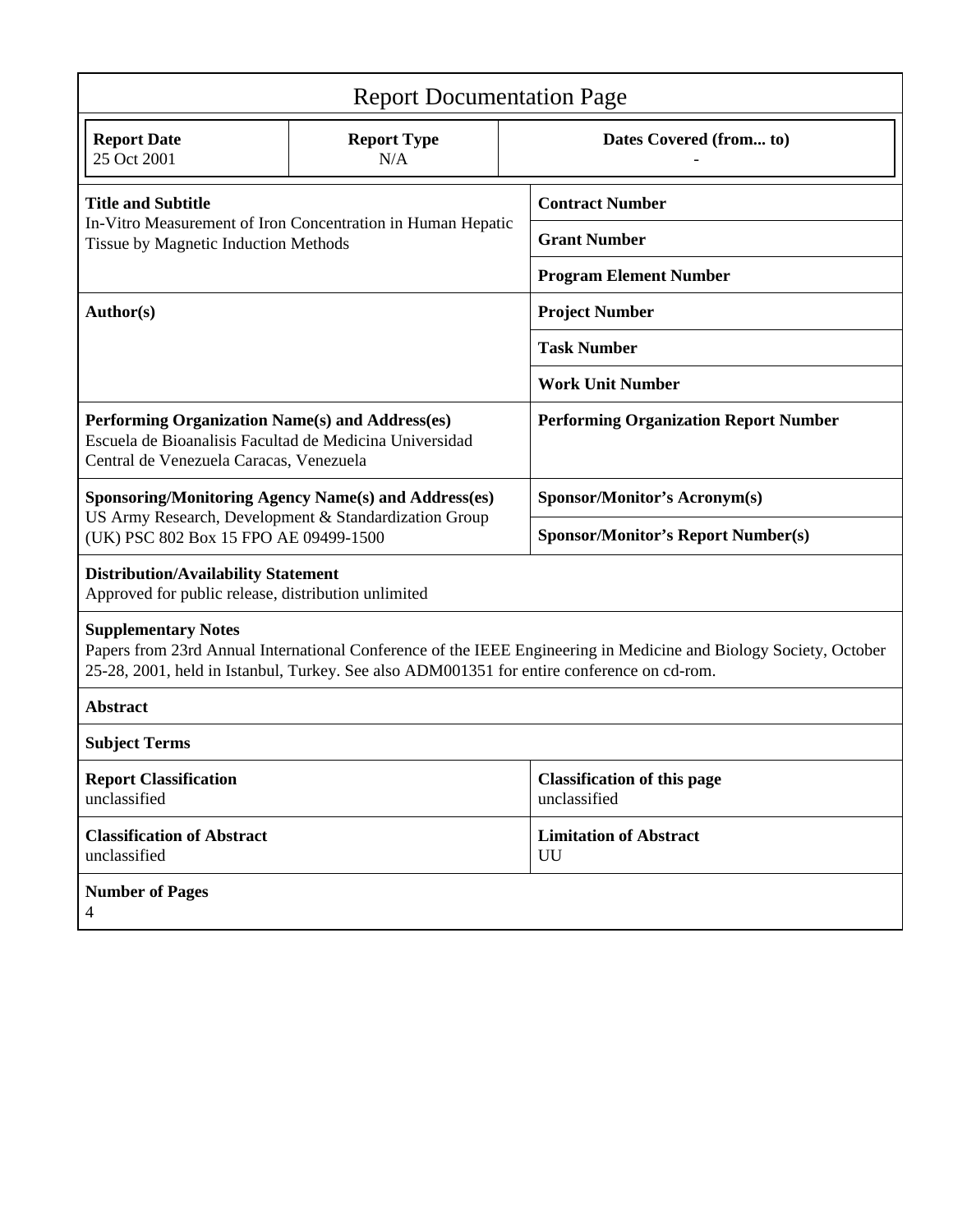

Fig. 1. (a) Geometry of the system. Excitation coil (exc) and Planar gradiometer. (b) Paramagnetic disc inside a coaxial coil system, sen = sensor coil.

material [11]. Therefore, the complex behavior of  $\mu_r$  is not considered for biological tissues at normal temperatures. The perturbation produced by a paramagnetic or diamagnetic conductor is only reflected in the real part of the total perturbation  $\Delta B_t = \Delta B_e + \Delta B_m$ . If we define SCR =  $\Delta B_t/B_0$ , Im(SCR) will essentially contain information about σ (conductivity) and Re(SCR) about the relative magnetic permeability and electrical permittivity. In diamagnetic or paramagnetic materials Re(SCR) is in the order of  $\sim -10^{-6}$ for H<sub>2</sub>O (diamagnetic) or  $\sim$  +10<sup>-6</sup> for 0,03 M ferric chloride solution (paramagnetic).

By definition  $\mu_r = 1 + \chi$  and  $\chi = \mu_0 N m^2 / 3KT$  (weak magnetism), where  $\mu_0$  is the permeability of the free space, N the number of magnetic dipoles per unit of volume, m the magnetic moment of each dipole, K the Boltzman constant and T the absolute temperature. Therefore Re(SCR) contains information about the relative magnetic permeability  $\mu$ <sub>r</sub> (or the susceptibility  $\chi$ ) and allows an estimation of concentration of magnetic dipoles.

From the practical point of view it is important to take into account all systematic measurement errors which affect Re(SCR) much more than Im(SCR), as in [12].

# II.2. *Instrumentation system*

The experimental system (electronic circuits and algorithms) described in [12] has been used after adapting the data acquisition system and the excitation circuit so as to achieve maximum sensitivity. We have incorporated a board for digital coherent demodulation developed previously for electrical impedance tomography systems [13]. With this board speed was increased to 100 measurements per second. Moreover, we incorporated a new current source capable of applying 30  $A_{\text{op}}$  to the excitation coil. The maximum current in the excitation circuit is achieved working in serial resonance mode. The detection coil is a planar gradiometer

(Fig. 1.a). The excitation coil and the PGRAD have a screening connected to ground. The preamplifier is located in the zone of low sensibility of the PGRAD, very close to it. The differential current output of the preamplifier allows signal transmission to the mainframe with high immunity to interferences.

The excitation coil and the receiver (PGRAD) were separated 17 cm, both being attached to a mechanical support made of PVC. A chopper technique was used to reduce the influence of electronic drift. The sample was moved in a plane parallel to the PGRAD, 20 times between the positive and the negative zone of maximum sensitivity of the gradiometer [14]. One hundred measurements were taken each time at each position. The real and imaginary parts of  $\Delta B_t/B_0$  were measured. We used a program developed with LabVIEW (National Instruments) for automatization of the measurements and the necessary data processing, for drift correction. All samples were enclosed in plastic beakers of  $R = 1,75$  cm and  $h = 6,50$  cm.

Calibration was performed measuring  $5$  samples of  $FeCl<sub>3</sub>$ solutions. The concentrations were: 0.3, 0.1, 0.05, 0.01 and 0.002 M and the size of the sample was  $R=1,75$  cm and t=5,00 cm.

## II.3. *Measurement protocol*

We used samples of liver human cadavers coming of necropsies studies which were carried out in the Pathological Anatomic Service of the Sant Pau Hospital, Barcelona, Spain. In all cases written authorization by the family was obtained.

For MI measurements samples (between 27-68 g) were obtained less than 12 hours after death. At the same time, three small samples (few tens of mg) were taken from each liver piece and frozen for posterior biochemical analysis [15] and scoring of stainable liver iron-judged by histologic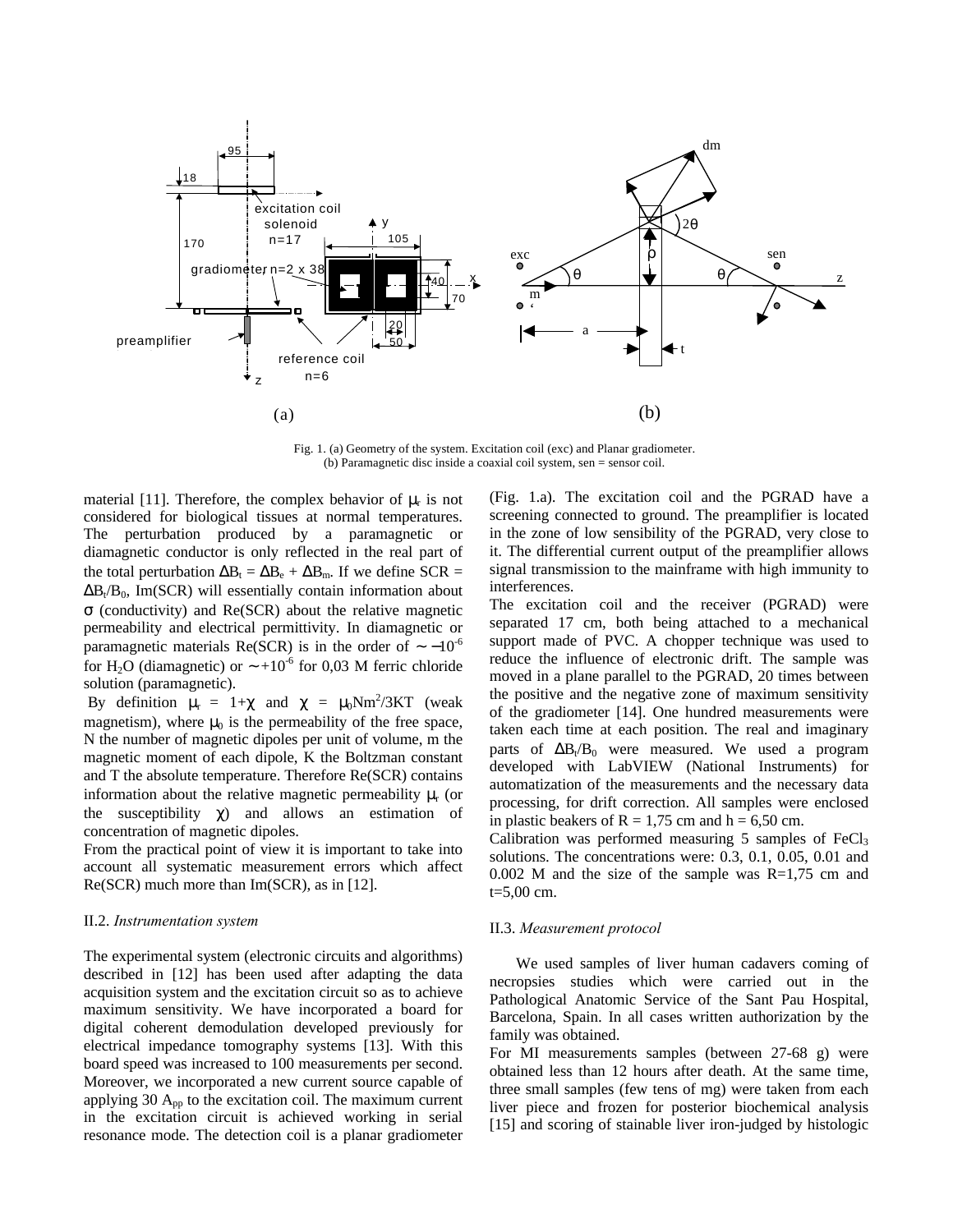grading with Perls' Prussian blue [9]. The output of the latter technique is a number between 1-4, with 1 meaning poor and 4 meaning strong iron content. The remainder of the sample were enclosed in a plastic beaker  $(R=1,75 \text{ cm})$ and h=6,50 cm.). The weight of each sample was measured before the MI measurements at room temperature less than four hours after collecting the samples for the biochemical analysis. To detect possible malfunctions, measurements with distillate water and FeCl<sub>3</sub>  $(0.3 \text{ M})$  were made before and after the measurement of each liver sample.

## II.4. *Estimation of the iron concentration*

The Re(SCR) depends on the iron concentration, mass, geometry and location of the sample in the sensibility zone. For this reason the sample was centered carefully. M<sub>i</sub> and  $M_{ref}$  are the masses of the sample and the reference, respectively, M<sub>ref</sub> being 55 g. We used distilled water as reference for zero iron concentration CFe. Re(SCR) was corrected for mass differences between different samples by the factor M<sub>ref</sub>/M<sub>i</sub>. Moreover, a factor depending of the sample volume was applied.

We obtained a calibration curve from measurements of  $H_2O$ (C<sub>Fe</sub>=0) and normal liver ( $\chi_{mH2O}$ = -10\*10<sup>-6</sup> and  $\chi_{mliver}$  =  $-8,42*10^{-6}$  [SI]) assuming a C<sub>Fe</sub>=0,25 mg/g for liver [6] The linear response of the system to changes of  $\chi_{\rm m}$  was tested for a group of FeCl<sub>3</sub> solutions [4]. The measured  $Re(SCR)$  was for H<sub>2</sub>O–1,36\*10<sup>-6</sup>, for a liver sample with normal iron concentration we estimated that  $Re(SCR) = -1,22*10^{-6}$ .

The  $C_{Fe}$  was calculated from the measured Re(SCR) in mg/g of liver, assuming that 70% of liver tissue consists of  $H_2O$ and 30% of solids [6]. With this model and atomic mass of Fe additionally the  $C_{Fe}$  was calculated in  $\mu$ mol/g of dry liver tissue.

#### III. RESULTS

The results with all methods are shown in table 1. The correlation between iron concentration by MI and biochemical methods is shown in Fig. 2. The STD of Re(SCR) was in the order of  $10^{-7}$ .



Fig. 2 Iron concentration of samples of hepatic tissue, measures for MI and biochemical methods

TABLE I. Iron concentration using different methods.

| Sam<br>ple<br>N <sub>0</sub> | <b>Mass</b><br>(gr) | Re(SCR)<br>$\ge 10^{-6}$ | $C_{Fe}$<br>$(\mu$ mol<br>/g<br>liver<br>dry)<br>MI | $C_{F_P}$<br>$(\mu \text{mol/g})$<br>liver<br>$\rm{dry})$<br><b>biochem</b> | P<br>E<br>R<br>L<br>S | Histological study                                       |
|------------------------------|---------------------|--------------------------|-----------------------------------------------------|-----------------------------------------------------------------------------|-----------------------|----------------------------------------------------------|
| M09                          | 30,0                | $-1,30$                  | 4.3                                                 | 16                                                                          | 1                     | Moderate-severe<br>Esteatosis                            |
| M11                          | 50,9                | $-1,29$                  | 6,9                                                 | 12                                                                          | 1                     | <b>Sligth Esteatosis</b>                                 |
| M12                          | 47,5                | $+0.10$                  | 100,7                                               | 471                                                                         | 4                     | Cirrhosis. Iron in<br>hepatocytes and<br>macrophags      |
| M13                          | 43,0                | $-0,70$                  | 45,5                                                | 188                                                                         | $2 - 3$               | Macrophags iron<br>and hepatocytes                       |
| M14                          | 27,8                | $-0.98$                  | 26,1                                                | 11                                                                          | 1                     | Massive metastasis.<br>Adenocarcinoma<br>(small)         |
| M15                          | 46,0                | $-1,30$                  | 3,8                                                 | 17                                                                          | 1                     | Non pathological<br>liver                                |
| M16                          | 40,0                | $-1,14$                  | 14,8                                                | 85                                                                          | $\overline{c}$        | Macrophags iron<br>and hepatocytes<br>Severe colostasis. |
| M24                          | 40,0                | $-0.80$                  | 38,2                                                | 19                                                                          | $\overline{c}$        | Passive congestion                                       |
| M26                          | 62,0                | $-1,06$                  | 22,8                                                | 54                                                                          | $\overline{c}$        | Colostasios                                              |
| M33                          | 55,5                | $-1,32$                  | 2,4                                                 | 33                                                                          | 1                     | Moderate esteatosis                                      |

#### IV. DISCUSSION

The iron concentration in a normal adult liver lies around 250  $\mu$ g/g or 15  $\mu$ mol Fe/g dry liver (the total amount of liver iron storage will be around 400 mg) with a range of 50-500 μg/g of liver being considered normal [7].

A total iron content of more than 1 g in the liver is considered as hepatic iron overload ( $> 700 \mu$ g/g or 40 µmol Fe/g dry liver). Table 1 and fig. 1 shows that the system with the present method is capable of discriminate strong and medium overload cases (M12-M13).

The expected theoretical Re(SCR), using equation 1, is  $-1,11*10^{-6}$  for normal hepatic tissue. The estimated value for normal liver taking into account the measurement of water and the susceptibility for water and normal liver is  $-1,22*10^{-6}$ , which is close to the calculated value. There is also a good agreement between measured and calculated results for distilled water.

In very strong iron overload the liver can contain up to 14 g (9 mg/g of liver tissue or 540 µmol Fe/g dry liver) [6]. Thus, the expected  $Re(SCR)$  for a 50 cm<sup>3</sup> sample with very strong overload, using the theoretical model, will be in the range of  $+6*10^6$ . This value is much greater than the value measured for the sample with a comparably strong iron overload (M12). Further measurements and experiments are required to reveal the reasons for this discrepancy.

With the designed system and protocol, the STD in the Re(SCR) is in the order of  $0.2*10^{-6}$ . Measurement of M12 and M13 iron concentration indicate that our system is capable of resolving samples with an overload double than the pathological limit (aprox. 100 μmol Fe/g dry liver).